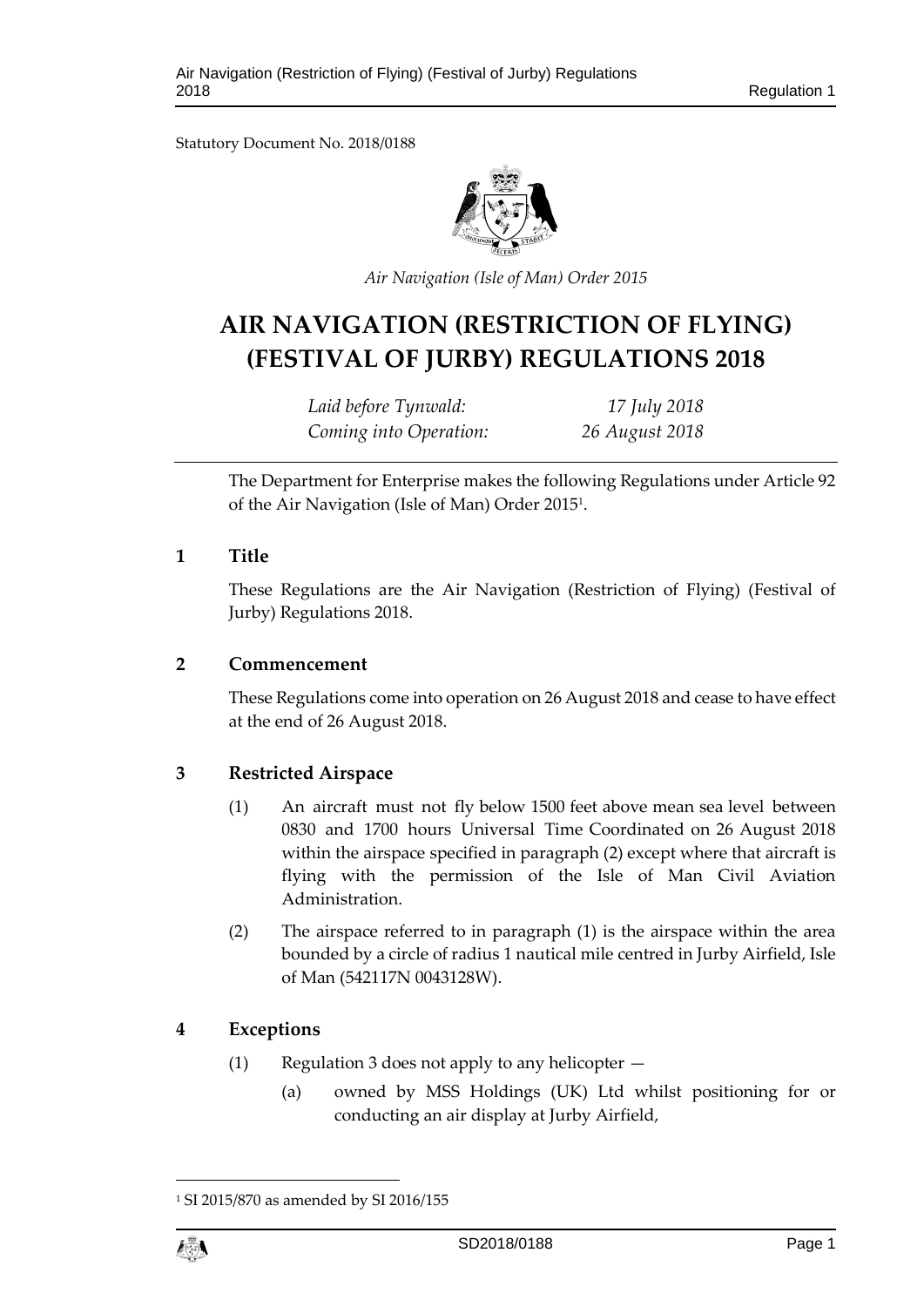- (b) operated by Atlas Helicopters Limited and used for
	- (i) the evacuation in an emergency of a sick or injured person from within an area specified in regulation 3; or
	- (ii) the transfer of a sick or injured person from any place in the Isle of Man to a hospital.

**MADE 28 JUNE 2018**

# **LAURANCE SKELLY** *Minister for Economic Development*